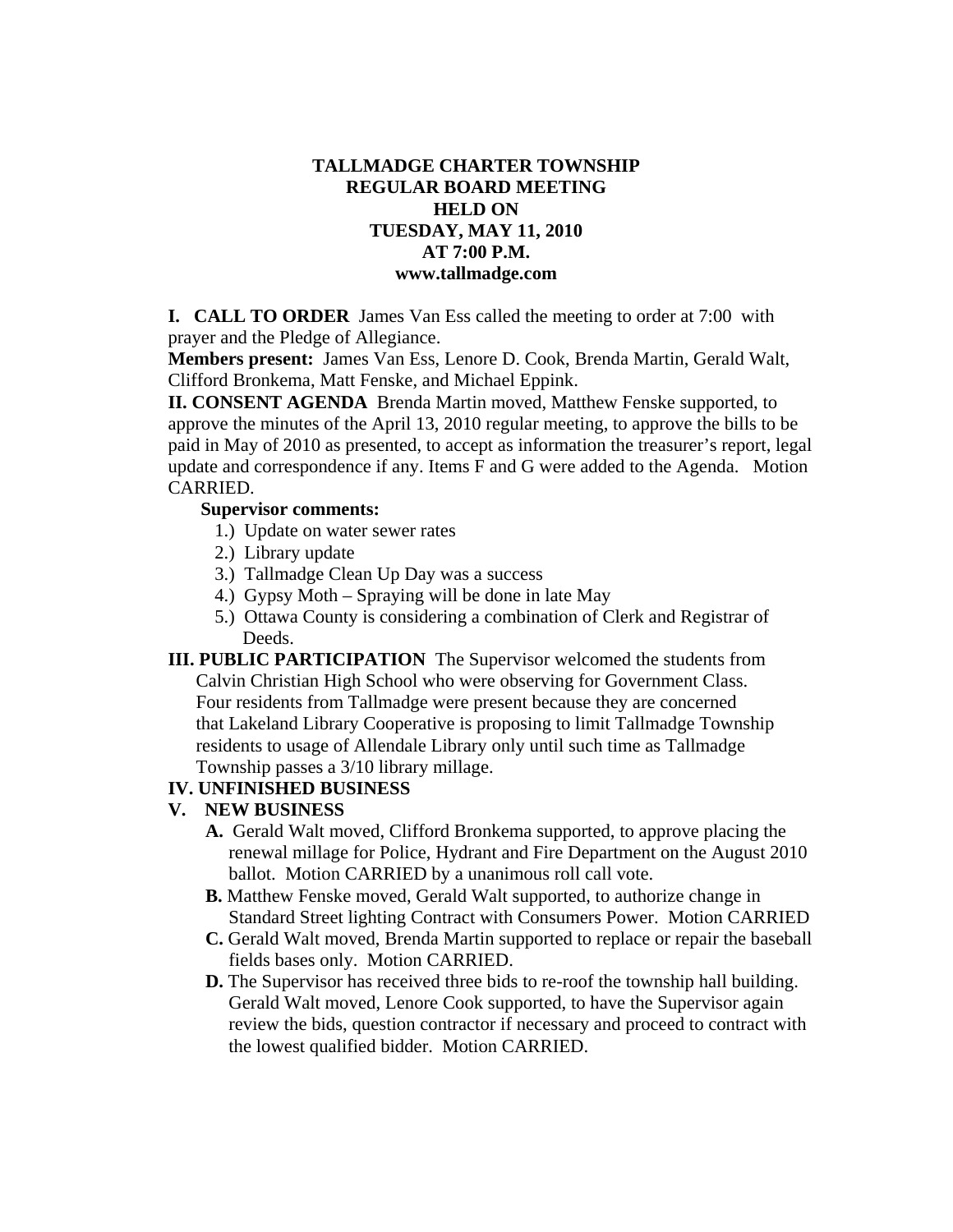- **E.** Matthew Fenske moved, Brenda Martin supported to allow the clerk to renew contract with ADVANCE NEWSPAPER for all legal notices. Motion CARRIED.
- **F.** First Reading Rezoning request for 70-10-06-400-014 and 70-10-06-200-010 from Agricultural to Rural Preserve. These parcels are owned by Robert Stanizek of 13942 Maple Valley Drive and are approx 20 acres in size. This request was recommended for approval by the Planning Commission. Second Reading and action will take place on June 8, 2010. Rezoning will take place eight days after legal notice.
- **G.** Lenore Cook moved, Gerald Walt supported, to allow the electrical inspector of P C I to do inspections in Tallmadge Township as requested by the Township. Motion CARRIED

### **VI. INFORMATIONAL ITEMS**

Fire Department Report Fire Board Minutes Sheriff Department Report List of Building Permits issued in April of 2010 Planner and Zoning Enforcer Report

## **VII. ADJOURNMENT Meeting adjourned at 7:58 p.m.**

**Respectfully submitted, Lenore D. Cook, Clerk**